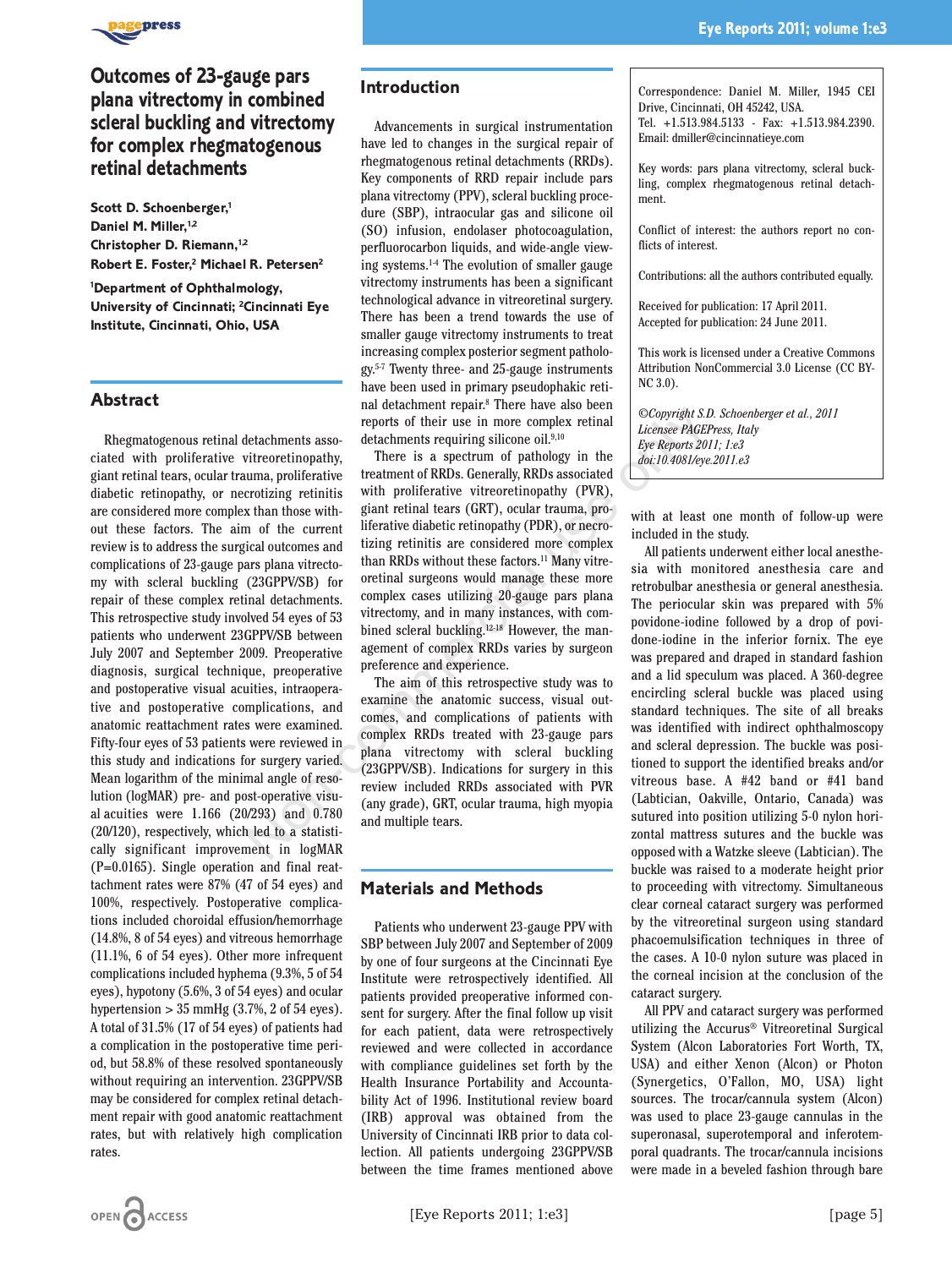

sclera. The conjunctiva had been previously recessed during the peritomy for scleral buckling. Cannulas were placed inferotemporally, superotemporally, and superonasally 3 mm posterior to the limbus for pseudophakic eyes and 4 mm for phakic eyes. The infusion line was connected to the inferotemporal cannula. Wide-angle fundus visualization was achieved using either the BIOM noncontact wide field imaging system (Oculus, Munich, Germany) or the AVI contact panoramic viewing system (Advanced Visual Systems Inc., NY, NY, USA).

The surgical procedures varied slightly depending upon the location and extent of the retinal detachment and the individual preferences of the four surgeons. Generally, a core vitrectomy was performed followed by meticulous peripheral vitreous dissection with particular attention to relieving all traction at the sites of retinal breaks and along detached retina. Scleral depression was performed when necessary. In many cases, Perfluoron (Alcon) was utilized to stabilize detached retina and facilitate egress of subretinal fluid through peripheral retinal breaks. Membrane peeling was performed using end-grasping forceps. Retinectomy was performed in some cases utilizing either the vitreous cutter or intraocular scissors. A fluid-air exchange with a soft tip extrusion needle with active suction or the vitreous cutter itself was used to drain subretinal and posterior pole fluid. A directional endolaser (Synergetics) and/or laser indirect ophthalmoscope was utilized to demarcate retinal breaks and in some cases to perform 360 degree laser or demarcate a retinectomy border. Nonexpansile mixtures of either perfluoropropane (C3F8) or sulfur hexafluoride (SF6) were used, and in many cases, 5000 centistoke silicone oil (Bausch and Lomb, San Dimas, CA, USA) was utilized for tamponade.

At the conclusion of each procedure, the sclerotomies were closed with 7-0 vicryl sutures for many of the patients. The overlying conjunctiva was closed with 6-0 plain gut suture. Subconjunctival antibiotic and dexamethasone was administered. Ciloxan ophthalmic ointment was placed on the surface of the eye followed by a patch and shield. Patients were instructed to position either face down or one side down for on average 7 days.

Patient medical records were reviewed. Age, gender, eye, ophthalmic history, pre- and post-operative Snellen visual acuities, surgery data, intra- and post-operative complications, final attachment rates and need for subsequent retinal detachment repair were obtained. Length of follow up was also recorded. A total of 54 eyes in 53 patients were identified. One male patient underwent surgery on both eyes during the course of the study; one eye had a RRD with high myopia and the other eye had a GRT. With the exception of patient gender, all statistical analysis and percentages were in reference to the number of eyes.

Snellen visual acuities were converted to logMAR values for statistical analysis using the following equation:  $log<sub>MR</sub> = - log$  (visual fraction). LogMAR acuities were converted back to Snellen visual acuities for reporting mean preoperative and postoperative visual acuities. For visual acuities worse than 20/400, visual function was recorded as count fingers (CF), hand motion (HM) or light perception (LP). No patients had no light perception vision pre or postoperatively. LogMAR values were assigned as 2.0 (CF vision), 2.3 (HM vision) or 2.6 (LP vision), as has been used in other studies.19-20 A student's t-test with a 5% level of significance was used to determine if there was a statistical difference in the pre and postoperative logMAR visual acuities, and to compare postoperative complication rates among those with silicone filled eyes versus gas filled eyes.

### **Results**

Patient demographics are summarized in Table 1. There were 54 eyes of 53 patients who underwent 23GPPV/SB. Mean age of the 54 eyes was 53.96 years (range of 18-88 years, standard deviation of 15.33). Right eyes were affected in 48.1% (26 of 54 eyes), while left eyes were affected in 51.9% (28 of 54 eyes). 41 of 53 patients (77.4%) were males, while the remaining 12 patients (22.6%) were females. One male patient underwent surgery on both eyes during the study. The mean follow up time for each eye was 8.96 months (standard deviation 5.61, range 1 to 23 months). Formed when among those with silicone filled eyes versus<br>
Mean<br>
formed when among those with silicone filled eyes versus<br>
Mean<br>
that and deviation<br>
fluid through<br>
fluid through<br>
fluid through<br>
fluid through<br>
fluid through

The indications for surgery included the following: RRD with any grade of PVR (15 of 54 eyes, 27.8%), multiple breaks associated with RRD (13 of 54 eyes, 24.1%), GRT (9 of 54 eyes 16.7%), high myopia (8 of 54 eyes, 14.8%), trauma (4 of 54 eyes, 7.4%), and other (5 of 54 eyes, 4.8%). Lens status was as follows: 37.0% of eyes were phakic (20 of 54 eyes), 59.3% were pseudophakic (32 of 54 eyes), one was aphakic (1.9%) and one had an anterior chamber intraocular lens (1.9%). Fifteen of 54 eyes (27.8%) had undergone a prior pars plana vitrectomy.

Table 2 summarizes surgical techniques and intraoperative variables. A 360-degree encircling scleral buckle was placed in all eyes. The number of eyes with simultaneous cataract extraction was three of 54 (5.6%) and one eye underwent a retinectomy at the time of surgery. The most commonly used tamponading agent was SF6 (61.1%, 33 of 54 eyes), with silicone oil (24.1%, 13 of 54 eyes) and  $C_3F_8$  (14.8%, 8 of 54 eyes) used less frequently. The vast majority of eyes had a 42



Visual outcomes, anatomic success and

#### **Table 1. Patient demographics.**

| Gender<br>Male<br>Female  | Number of patients (%)<br>41 $(77.4)$ *<br>12(22.6) |
|---------------------------|-----------------------------------------------------|
| Age of 54 eyes            |                                                     |
| Mean                      | 53.96 years                                         |
| Standard deviation        | 15.33                                               |
| Follow up time of 54 eyes |                                                     |
| Mean                      | 8.96 months                                         |
| Standard deviation        | 5.61                                                |
|                           | Number of eyes (%)                                  |
| Eye involved              |                                                     |
| Right                     | 26 (48.1)                                           |
| Left                      | 28 (51.9)                                           |
| Diagnosis                 |                                                     |
| <b>RRD</b> with PVR       | 15(27.8)                                            |
| Multiple tears            | 13(24.1)                                            |
| <b>GRT</b>                | 9(16.7)                                             |
| <b>Myopia</b>             | 8(14.8)                                             |
| Traumatic                 | 4(7.4)                                              |
| Other                     | 5(4.8)                                              |
| Prior PPV                 |                                                     |
| Yes                       | 15(27.8)                                            |
| Nο                        | 39 (72.2)                                           |
| Lens Status               |                                                     |
| Phakic                    | 20(37.0)                                            |
| Pseudophakic              | 32 (59.3)                                           |
| <b>ACIOL</b>              | 1(1.9)                                              |
| Aphakic                   | 1(1.9)                                              |

\*One male patient had surgery on both eyes. RRD, rhegmatogenous retinal detachment; PVR, proliferative vitreoretinopathy; GRT, giant retinal tear; ACIOL, anterior chamber intraocular lens.

#### **Table 2. Intraoperative features.**

|                       | <b>Number of eyes</b> |
|-----------------------|-----------------------|
|                       | $(\%$ of eyes)        |
| Additional step       |                       |
| Retinectomy           | $1(1.9\%)$            |
| Cataract extraction   | $3(5.6\%)$            |
| <b>PFO</b>            | 36 (66.7%)            |
| Intraocular tamponade |                       |
| $SF_{6}$              | 33 (61.1%)            |
| $C_3F_8$              | 8 (14.8%)             |
| Silicone Oil          | 13 (24.1%)            |
| <b>Band Placed</b>    |                       |
| 41                    | $6(11.1\%)$           |
| 42                    | 48 (88.9%)            |

PPV, pars plana vitrectomy; PFO, perfluoro-n-octane.

OPEN ACCESS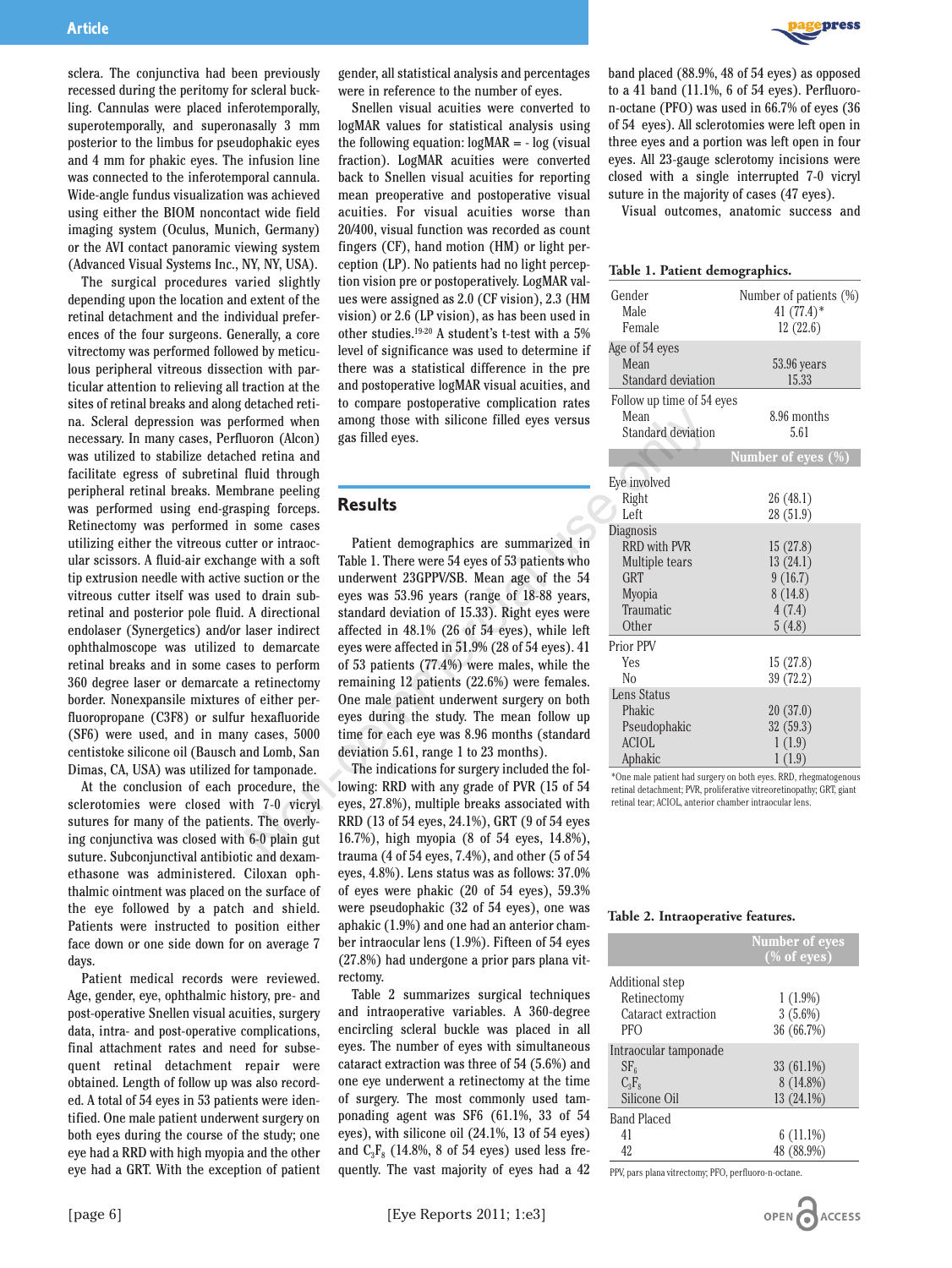

complications are summarized in Table 3. Mean logMAR preoperative visual acuity was 1.166 (20/293) with a standard deviation of 0.941. Mean logMAR postoperative visual acuity was 0.780 (20/120) with a standard deviation of 0.685. Visual acuity significantly improved by  $0.386$  logMAR units (P= $0.0165$ ). The anatomic reattachment rate was 87.0% after one operation (47 of 54 eyes), with all eyes ultimately remaining attached. Seven eyes developed recurrent retinal detachment (rhegmatogenous and/or tractional) and required additional surgery. Six were due to PVR and one was related to a choroidal hemorrhage. Two eyes required a third retinal detachment repair.

Additional postoperative complications other than recurrent retinal detachment were common in this series reflecting the complexity of the underlying pathology. As listed in table 3, complications were separated based on when they presented clinically: intraoperative/ immediate (postoperative day one) or delayed (postoperative day two or beyond). Choroidal effusion or hemorrhage occurred in 8 of 54 eyes (14.8%). Five eyes had an intraoperative or immediate choroidal effusion or hemorrhage. Only one of the eight eyes with a choroidal effusion or hemorrhage had coexisting hypotony. Vitreous hemorrhage occurred in 6 eyes (11.1%), of which two were immediate and resolved spontaneously. Three of four eyes with a delayed vitreous hemorrhage occurred in eyes that re-detached and required additional surgery. A hyphema occurred in five eyes (9.3%). Delayed hyphemas (three of five eyes) resolved spontaneously, but the two eyes with immediate hyphemas also developed vitreous and suprachoroidal hemorrhages. Hypotony occurred in three of 54 eyes (5.6%). It resolved spontaneously in two eyes, but one eye also developed a choroidal hemorrhage, hyphema, vitreous hemorrhage, and ultimately required a second retinal detachment repair. Ocular hypertension with an intraocular pressure greater than 35 mmHg occurred on POD1 in 2 of 54 eyes (3.7% of eyes), but resolved by the next postoperative visit. A total of 17 eyes (31.5%) had one of these complications at some point during the intraoperative or postoperative course, but over half of these (59.9%) resolved without any intervention. Two patients had at least four complications, including hyphema, vitreous hemorrhage, choroidal hemorrhage and a retinal detachment. They attained final Snellen visual acuities of 20/200 and 20/400. There was a nonsignificant trend towards decreased complications in silicone filled eyes (15.4% versus 36.6% in gas filled eyes, P=0.157).

### **Discussion**

Prior studies have described complex rhegmatogenous retinal detachments as those that have included PVR, GRT, ocular trauma, high/pathologic myopia, PDR, and necrotizing retinitis.11 Surgeon preference influences the surgical approach to more complex pathology. Many surgeons would consider combined scleral buckling and 20-gauge PPV for these cases.15-18,21-24

A recent trend in vitreoretinal surgery has been the application of smaller gauge vitrectomy instruments for increasing complex retinal pathologies. Twenty three-gauge PPV has been shown to be associated with more rapid visual recovery than traditional 20-gauge PPV in epiretinal membrane surgery.25 Others have used 23-gauge PPV for a multitude of posterior segment pathology with few complications and improved visual acuity.26-28 Given the recent literature supporting the use of smaller vitrectomy instruments with a good visual outcome and safety profile, the goal of the current review was to describe results using 23-gauge pars plana vitrectomy in combination with scleral buckling in these complex retinal detachment repairs.

The main outcome measures included preoperative and postoperative visual acuities, postoperative complications, and anatomic success. Visual acuities were significantly better postoperatively. Preoperative Snellen acuities averaged about 20/300 and postoperatively were about 20/120. The role of induced corneal astigmatism by surgery was not addressed in this study, but prior studies have shown this to be less of an issue in those undergoing 23-gauge PPV as compared to 20 gauge PPV.25 Surgically induced corneal astigmatism is unlikely to be a critical factor in patients with complex RRDs and generally poor postoperative visual acuity results. However, a large proportion of patients with complex rhegmatogenous RRD do achieve good visual acuities and PPV-induced astigmatism may be a factor in their visual rehabilitation. Immediate and delayed complications were not uncommon, as nearly one third of patients had a hyphema, ocular hypertension or hypotony, choroidal effusion or hemorrhage, vitreous hemorrhage or retinal detachment at some point in the postoperative period. The most common complications were choroidal effusions/hemorrhages and vitreous hemorrhages. One hypothesis is that there may be transient hypotony postoperatively in these cases. This may occur even when 23-gauge sclerotomy sites are closed with 7-0 vicryl sutures. The trocar system used in this series produces an irregular *t-shaped* sclerotomy site even when made in a beveled fashion and thus may not close completely as with a linear 20 begy. As listed in several based of positions and the experated based on<br>
eigenent pathology with few complications and three ons here are the<br>
ly: intraoperative use of male to find a material error the state of the comp

|        |  | Table 3. Visual outcomes and complica- |  |
|--------|--|----------------------------------------|--|
| tions. |  |                                        |  |

| Mean preoperative visual acuity<br>Snellen | 20/293                                  |
|--------------------------------------------|-----------------------------------------|
| LogMAR                                     | 1.166                                   |
| Mean postoperative visual acuity           |                                         |
| Snellen                                    | 20/120                                  |
| LogMar                                     | 0.780                                   |
| LogMAR improvement                         | 0.386                                   |
|                                            | <b>Number of eyes</b><br>$(\%$ of eyes) |
| Anatomic Success                           |                                         |
| After one surgery                          | 47 (87.0)                               |
| After two surgeries                        | 52 (96.3%)                              |
| Final                                      | 54 (100%)                               |
| Immediate or intraoperative                |                                         |
| complications                              |                                         |
| Ocular hypertension                        | 2(3.7%)                                 |
| Hypotony                                   | $1(1.9\%)$                              |
| Hyphema                                    | 2(3.7%)                                 |
| Vitreous hemorrhage                        | 2(3.7%)                                 |
| Choroidal effusion/hemorrhage              | 5(9.3%)                                 |
| Delayed complications                      |                                         |
| (Prestenting POD2 and beyond)              |                                         |
| Ocular hypertension                        | $0(0.0\%)$                              |
| Hypotony                                   | 2(3.8%)                                 |
| Hyphema                                    | $3(5.6\%)$                              |
| Vitreous hemorrhage                        | $4(7.4\%)$                              |
| Choroidal effusion/hemorrhage              | $3(5.6\%)$                              |
| Number of eyes                             | 17 (31.5%)                              |
| with any complication                      |                                         |

VA, visual acuity; logMAR, logarithm of the minimal angle of resolution; POD2, postoperative day 2.

gauge incision. Several patients also had other risk factors for transient hypotony, including high myopia and prior pars plana vitrectomy. Overall, postoperative complications (with the exception of recurrent retinal detachment) were generally self-limited and did not affect final anatomic result or visual acuity results.

The complication rates reported in this study are higher than those previously published by others for 20 gauge PPV with scleral buckling. Wickham *et al.*<sup>22</sup> and Gartry *et al.*<sup>14</sup> reported vitreous hemorrhage in approximately 5-7% and choroidal hemorrhage in 4% of patients undergoing combined 20-gauge PPV with scleral buckling. However, the inclusion and exclusion criteria were different from the current review. In the former,<sup>22</sup> patients were excluded if they had prior PPV, had grade C or greater PVR or GRTs. The latter article<sup>14</sup> reviewed cases of relatively uncomplicated RRD, excluding GRTs and more advanced PVR. Albrieux *et al.* compared 23-gauge PPV to 20 gauge PPV for RRD repair.29 They found a similar rate of postoperative complications and anatomic reattachment among the two groups. While the rate of complications was lower than the current review (one choroidal detachment in the 23 gauge group, no hypotony, no reported vitreous hemorrhage or hyphema), SBP was not performed, and patients were excluded if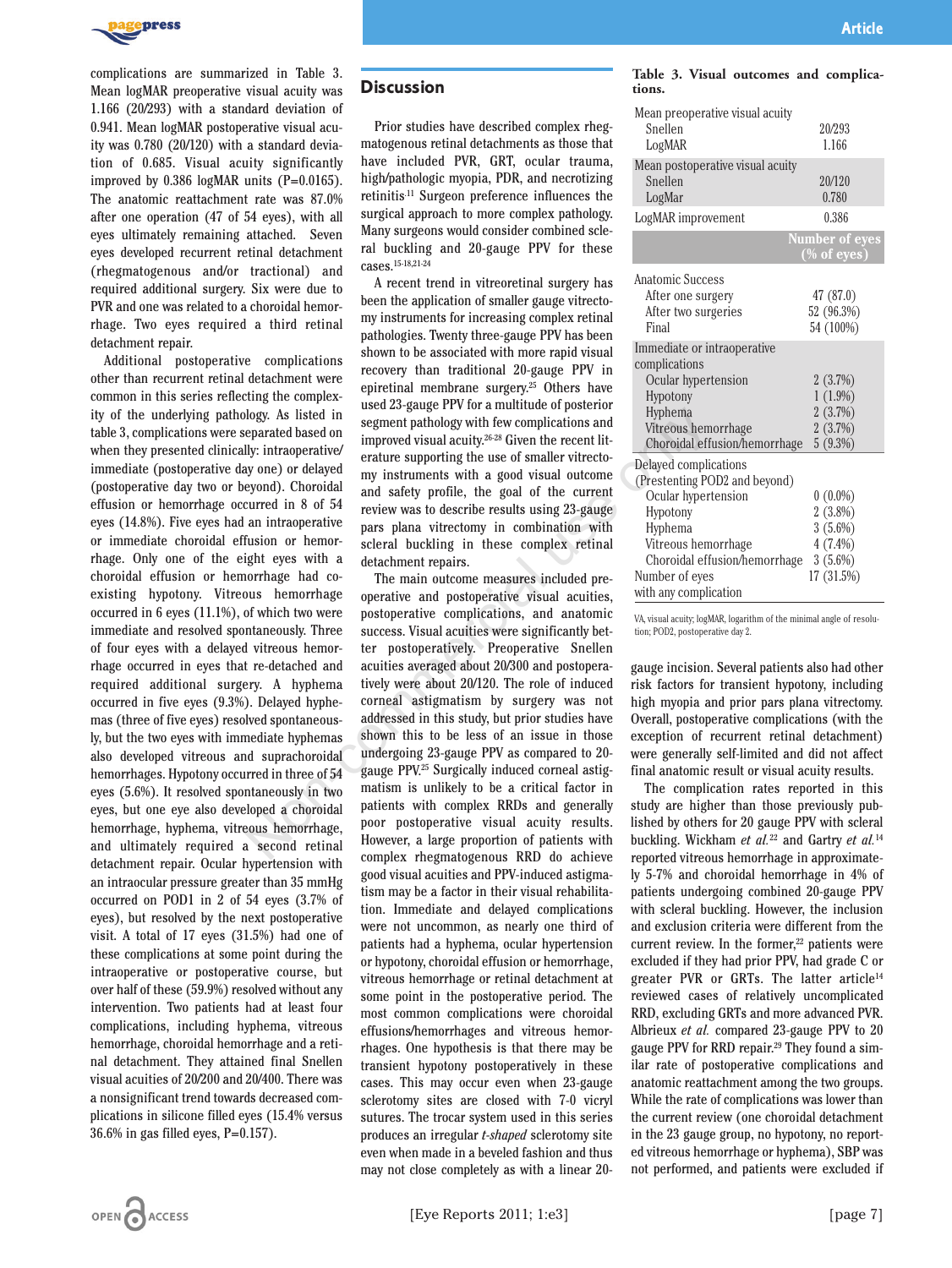

they had prior PPV, traumatic RD, PVR grade C, GRTs, among other exclusion criteria.

In the current review, patients had an anatomic reattachment rate of 87% after one surgery, but reached final reattachment in all cases. The reattachment rates in this study were similar to those reported by others for more complex retinal detachments.10,12,14,15,22 Single operation reattachment rates were lower than those reported by Stangos *et al.* (92.3%) and Weichel *et al.* (94%), but these patients underwent 20 gauge PPV with SBP for pseudophakic RRDs without associated PVR or GRT.13,28 The anatomic reattachment reported by Albrieux *et al.* for PPV without SBP was 74.3% (20 gauge group) and 80% (23 gauge group).29 The anatomic reattachment rate in the current review was similar to another study comparing 20 (89.3%), 23 (88.9%) and 25 gauge PPV (93.3%) without SBP for pseudophakic RRDs in patients without prior PPV.30

There are significant limitations to this retrospective study. First, the sample size is fairly small and indications for surgery were variable. Also, there are a large number of confounding variables that were present, including a history of prior PPV, gas or silicone used for intraocular tamponade, use of PFO, closure of sclerotomies and simultaneous cataract extraction or retinectomy. Certainly, some of these variables might play a role in the single operation reattachment rates and the development of postoperative complications.

The potential advantages of 23GPPV/SB surgery versus 20-gauge includes smaller sclerotomy size, cannula based infusion line placement (versus suture fixation), and possibly reduced astigmatism. In the past, smaller gauge surgeries for more complex detachments have been limited due to reduced instrument rigidity and a reduced armamentarium of instruments (e.g. scissors). However, a wider array of ancillary instruments is available and 23-gauge PPV instruments have significant rigidity allowing complete eye rotation/control and dissection of dense fibrovascular tissue. Recent studies have shown similar flow rates between 23- and 20-gauge instruments thus enabling high vacuum based maneuvers.31,32 Eventually, when a 23-gauge fragmotome for lensectomy is produced, the 23-gauge platform may replace 20 gauge PPV in most cases.

In summary, we conclude that 23-gauge pars plana vitrectomy with scleral buckling is a viable alternative to the traditional 20-gauge pars plana vitrectomy with scleral buckling. Our retrospective study shows a significant improvement in visual acuity after surgery, with a high single operation reattachment rate and a final reattachment rate of 100%. However, our study did show that postoperative complications (especially vitreous hemorrhage and choroidal effusion/hemorrhage) are higher than those reported in some prior studies14,22 and that these complications need to be further studied. It is unknown whether the higher complication rate is related to the 23 gauge platform or a difference in patient population, with more complex PVR, ocular trauma, and GRTs included in the current review. Ideally, a study to compare traditional 20-gauge PPV with scleral buckling and 23-gauge PPV with scleral buckling would help elucidate whether or not these complications are related to smaller gauge vitrectomy instruments and incisions, or related to the highly complex nature of retinal detachment repair in these patients.

### **References**

- 1. Brazitikos PD, D'Amico DJ, Tsinopoulos IT, Stangos NT. Primary vitrectomy with perfluoro-n-octane use in the treatment of pseudophakic retinal detachment with undetected retinal breaks. Retina 1999;19: 103-9. University of the size of the size of the size of the size of the size of the size is faily<br>
Non-n-octane use in the treatment of three-metrionpatical<br>
In Pars plana with the eigize is fairly fluoro-n-octane use in the tre
	- 2. McCuen BW 2nd, Landers MB 3rd, Machemer R. The use of silicone oil following failed vitrectomy for retinal detachment for advanced proliferative vitreoretinopathy. Ophthalmology 1985;92:1029- 34.
	- 3. Lesnoni G, Billi B, Rossi T, Stirpe M. The use of panoramic viewing system in relaxing retinotomy and retinectomy. Retina 1997;17:186-90.
	- 4. Lincoff H, Coleman J, Kreissig I, et al. The perfluorocarbon gases in the treatment of retinal detachment. Ophthalmology 1983;90:546-51.
	- 5. Fujii GY, de Juan E Jr, Humayun MS, et al. Initial experience using the transconjunctival sutureless vitrectomy system for vitreoretinal surgery. Ophthalmology 2002; 109:1814-20.
	- 6. Lakhanpal RR, Humayun MS, de Juan E Jr, et al. Outcomes of 140 consecutive cases of 25-gauge transconjunctival surgery for posterior segment disease. Ophthalmology 2005;112:817-24.
	- 7. Ibarra MS, Hermel M, Prenner JL, Hassan TS. Long-term outcomes of transconjunctival sutureless 25-gauge vitrectomy. Am J Ophthalmol 2005;139:831-6.
	- 8. Miller DM, Riemann CD, Foster RE, Peterson MR. Primary repair of retinal detachment with 25-gauge pars plana vitrectomy. Retina 2008;28:931-6.
	- 9. Shah CP, Ho AC, Regillo CD, et al. Shortterm outcomes of 25-gauge vitrectomy with silicone oil for repair of complicated retinal detachment. Retina 2008;28:723-8.
	- 10. Misra A, Ho-Yen G, Burton RL. 23-gauge

sutureless vitrectomy and 20-gauge vitrectomy: a case series comparison. Eye (Lond) 2009;23:1187-91.

- 11. Azen SP, Scott IU, Flynn HW Jr, et al. Silicone oil in the repair of complex retinal detachments: A prospective observational multicenter study. Ophthalmology 1998; 105: 1587-97.
- 12. Sirimaharaj M, Balachandran C, Chan WC, et al. Vitrectomy with short term postoperative tamponade using perfluorocarbon liquid for giant retinal tears. Br J Ophthalmol 2005;89:1176-9.
- 13. Weichel ED, Martidis A, Fineman MS, et al. Pars plana vitrectomy versus combined pars plana vitrectomy-scleral buckle for primary repair of pseudophakic retinal detachment. Ophthalmology 2006;113: 2033-40.
- 14. Gartry DS, Chignell AH, Franks WA, Wong D. Pars plana vitrectomy for the treatment of rhegmatogenous retinal detachment uncomplicated by advanced proliferative vitreoretinopathy. Br J Ophthalmol 1993; 77:199-203.
- 15. Han DP, Pulido JS, Mieler WF, Johnson MW. Vitrectomy for proliferative diabetic retinopathy with severe equatorial fibrovascular proliferation. Am J Ophthalmol 2005;119:563-70.
- 16. Sigueira RC, Gomes CV, Dalloul C, Jorge R. Vitrectomy with and without scleral buckling for retinal detachment. Arq Bras Oftalmol 2007;70:298-302.
- 17. Boscia F, Furino C, Recchimurzo N, et al. Oxane HD vs silicone oil and scleral buckle in retinal detachment with proliferative vitreoretinopathy and inferior retinal breaks. Graefes Arch Clin Exp Ophthalmol 2008;246:943-8.
- 18. Goezinne F, La Heij EC, Berendschot T, et al. Low redetachment rate due to encircling scleral buckle in giant retinal tears treated with vitrectomy and silicone oil. Retina 2008;28:485-92.
- 19. Arevalo JF, Garcia RA, Wu L, et al. Radial optic neurotomy for central retinal vein occlusion: results of the Pan-American Collaborative Retina Study Group (PACORES). Retina 2008;28:1044-52.
- 20. Optic nerve decompression surgery for nonarteritic anterior ischemic optic neuropathy (NAION) is not effective and may be harmful. The ischemic optic neuropathy decompression trial research group. JAMA 1995;273:625-32.
- 21. Alexander P, Ang A, Poulson A, Snead MP. Scleral buckling combined with vitrectomy for the management of rhegmatogenous retinal detachment associated with inferior retinal breaks. Eye 2008;22:200-3.
- 22. Wickham L, Connor M, Aylward GW. Vitrectomy and gas for inferior break retinal detachments: are the results compara-